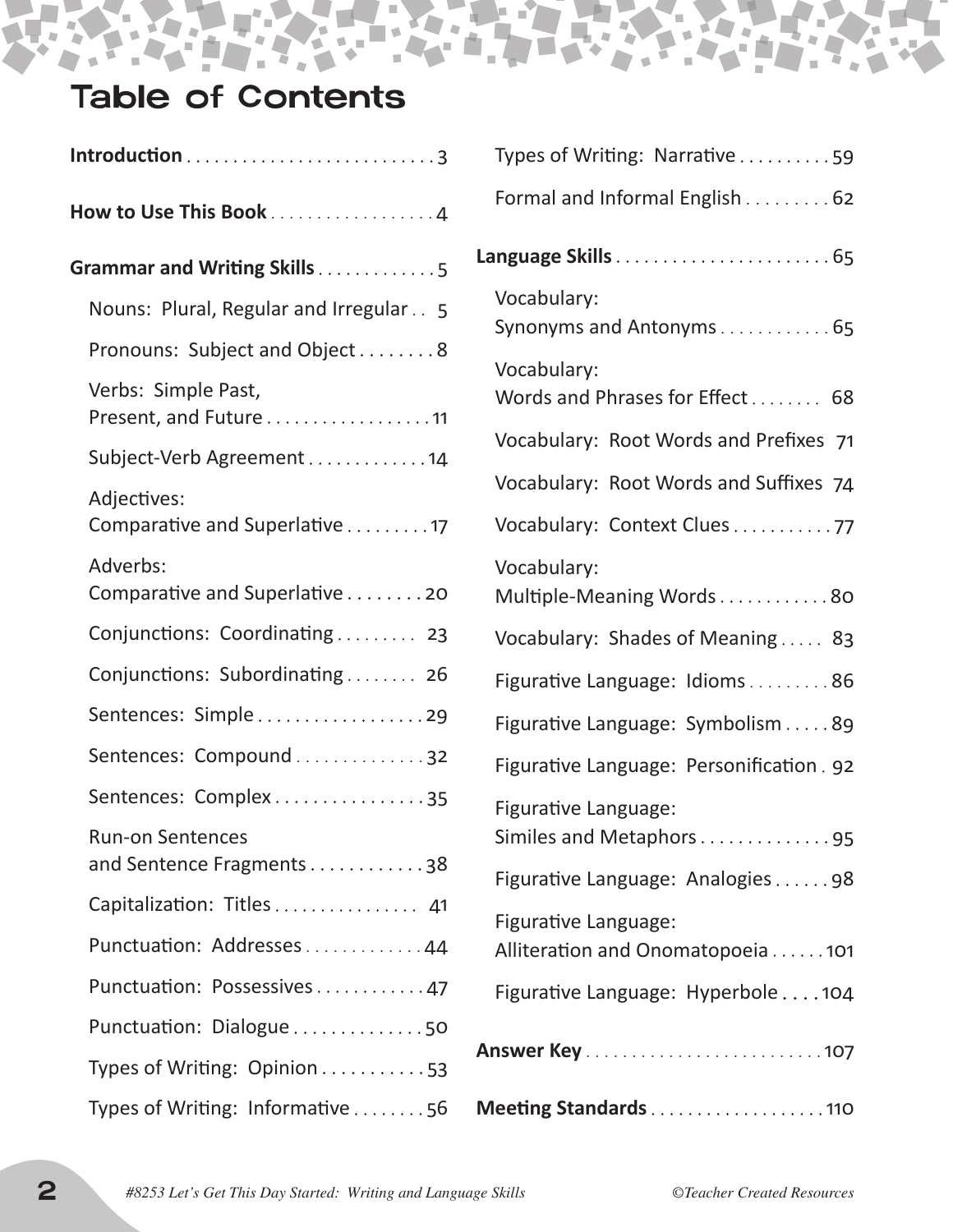### Introduction

Writing and language skills help us communicate with one another. Students need guidance, assistance, and practice to develop these particular skills. *Let's Get This Day Started: Writing and Language Skills* explicitly teaches specific writing and grammar concepts as well as language skills. In a diverse society, students do not always have opportunities to hear and learn English from seeing and hearing language used correctly in context. In addition, language and its use change as new technology impacts the ways in which people communicate. We are all English learners, whether as native speakers or second-language novices. Explicit language instruction helps students acquire specific skills that contribute positively to their academic learning and effective communication with others.

There are two main sections in this book. In both sections, students will practice grammar and language skills with peers in whole-group, small-group, and partner settings and then apply it to their own writing.

The first part teaches grammar and writing skills that enable students to write more effectively. The goal of effective writing is to engage readers in such a way that they comprehend and respond to what they read. In these units, students study how correct use of grammar results in effective writing.

The second part introduces vocabulary skills, including figurative language. These skills encourage students to use grade-level-appropriate general-academic and domainspecific vocabulary in their reading, writing, speaking, and listening. Vocabulary skills help students better understand how language works in a variety of contexts. As they practice and develop these skills, students grasp differences in style and meaning to increase their reading and listening comprehension, as well as writing abilities.

Each unit presents the focus concept to students through explanation, examples, and activities. The concepts presented generally follow the scope and sequence of the Common Core State Standards Initiative, which seeks to provide students with the knowledge and skills they need to be successful in college, career, and life.

Activities within each unit focus on a specific theme. Students will write about gradelevel-appropriate, relevant topics of interest. These topics were gathered from current news and events, popular culture, and themes in child development.

The skills covered in *Let's Get This Day Started: Writing and Language Skills* are used and needed every day. Help your children or students master these skills as they will use them throughout the rest of their educational careers and lives.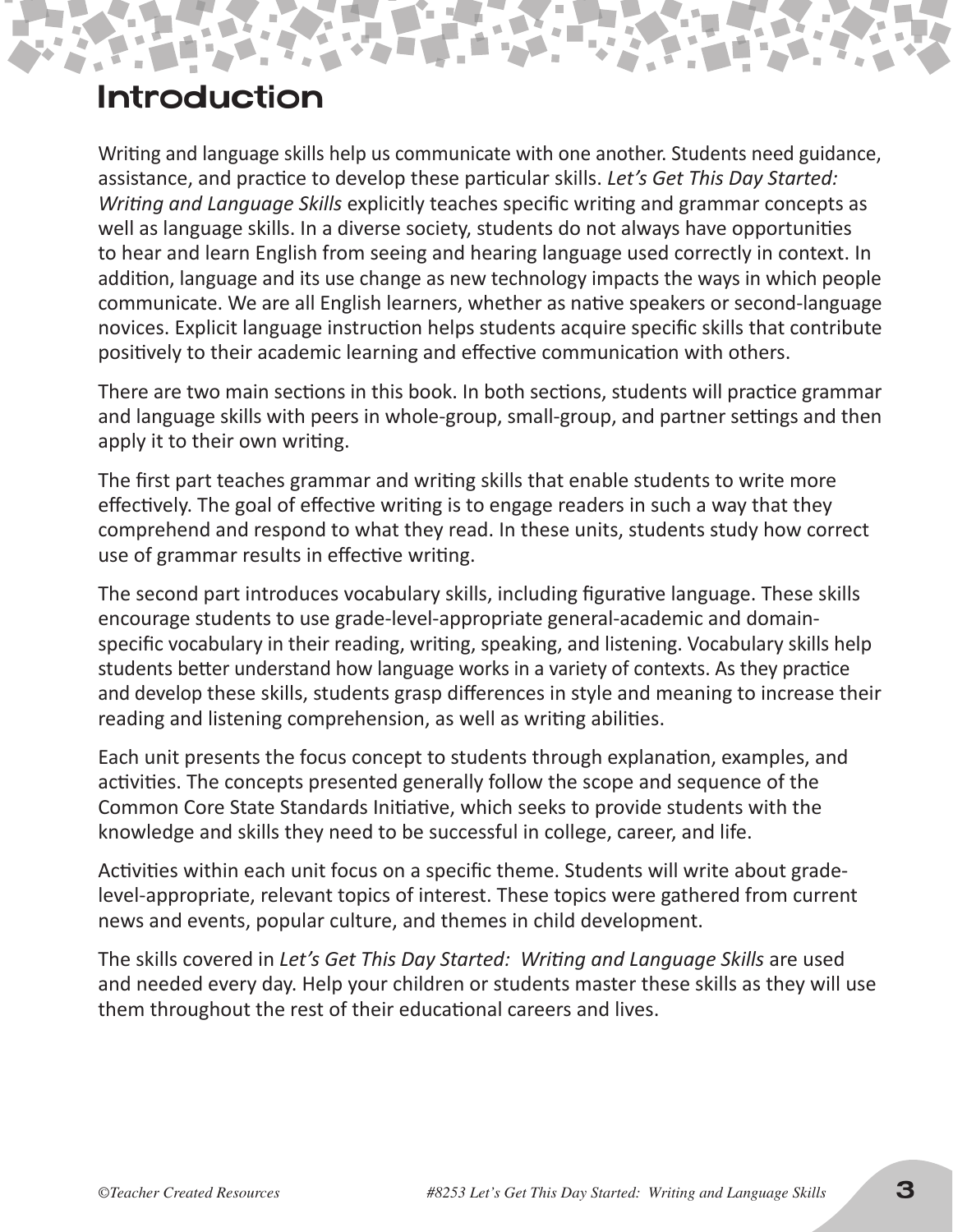## How to Use This Book

Each unit has three sections. The first is *Learn*, a lesson page addressed to students. This page introduces a grammar, writing, or language skill through observation and activities designed to engage students. Any new, related vocabulary is also introduced. In many cases, students participate in a whole-class activity during this part of the lesson. These activities provide scaffolding and support for students as they begin their initial practice of the skill.

| Types of Writing:                                                              | Narrative                                                                                                                                                                                                                                                                                                                                                                                                                                                                                                                                                                                                   |
|--------------------------------------------------------------------------------|-------------------------------------------------------------------------------------------------------------------------------------------------------------------------------------------------------------------------------------------------------------------------------------------------------------------------------------------------------------------------------------------------------------------------------------------------------------------------------------------------------------------------------------------------------------------------------------------------------------|
| in an order that makes sense                                                   | We use different types of writing for different reasons.<br>Sometimes, we write a story. This is called narrative writing. We use this type<br>of writing to share experiences. We tell what happened to us or to a character.<br>Narrative writing can be real or make-believe. It tells events that happened<br>Narrative writing has action. The stories tell about people, places, or things,<br>and how they look, sound, smell, taste, or feel. Often, characters solve<br>a problem. We read this kind of writing to learn about people and their<br>experiences. We read narrative writing for fun. |
| or in the future?                                                              | 1. Which stories have you read or watched that have to do with time travel in the past                                                                                                                                                                                                                                                                                                                                                                                                                                                                                                                      |
|                                                                                |                                                                                                                                                                                                                                                                                                                                                                                                                                                                                                                                                                                                             |
| about narrative writing in this story.<br>characters?<br>happens in the story? | 2. Choose one story title. Talk about the questions below with classmates to think<br><sup>=</sup> How does the story begin? How does the author introduce the situation and<br>- Why is it important for events in a story to happen in a way that makes sense?<br>* What do characters in the story say and do to show how they respond to what                                                                                                                                                                                                                                                           |
|                                                                                | - How does the story end? What makes readers feel satisfied with the way it ends?<br>3. Where and when would you go in the past, present, or future? What might happen<br>if you traveled to a different time? Write your ideas in the boxes below.                                                                                                                                                                                                                                                                                                                                                         |



*Practice* continues in the second

part of the lesson. Students work collaboratively in wholegroup, small-group, or partner activities, which give them continued guidance and support.

The third page in each unit, *Your Turn*, has two parts: *Write* and *Reflect*. *Your Turn* presents one or more writing prompts for students to practice the skill independently. After students incorporate the skill into their writing, they reflect on their learning individually or with

a partner. The reflection activity provides students with the opportunity to review, confirm, and reinforce their learning and its application in their writing. The additional practice and implementation will help them remember what they have learned.

Some units incorporate photographs in student activities. These add a realistic element to the writing prompts and engage students by providing a real-life connection for their learning. When making photocopies of activity pages, it is best to use the photo setting so the images are easier to see. You may wish to supplement other activities with related photographs or other visual aids. Plan to preview each lesson; some units include a teacher icon. This icon  $\blacksquare$  indicates that the lesson needs additional teacher preparation.

Answers for some of the units in this book can be found in the Answer Key on pages 107–109. In addition to specific answers for some student activities, the Answer Key also provides suggested answers for some of the teacher-led (icon) activities.

All of the activities in the *Let's Get This Day Started* series have been aligned to the Common Core State Standards (CCSS). A correlations chart is included on pages 110–112.

| Name:                                                                                                                                                                                                                                    |
|------------------------------------------------------------------------------------------------------------------------------------------------------------------------------------------------------------------------------------------|
| <b>Types of Writing: Narrative</b>                                                                                                                                                                                                       |
| WRITE                                                                                                                                                                                                                                    |
| 1. Review your notes from Learn #3. What ideas from your notes could you use to revise<br>the story you drafted in Practice #3?                                                                                                          |
| 2. Review the notes and ideas you received from classmates during the Practice activity.<br>What changes and additions would you make to your story idea in #1 above? Write your<br>ideas in the box below                               |
| 3. Follow the steps below to write a final copy of your story about traveling to a different<br>place or time.                                                                                                                           |
| " Use your notes from Learn #3 and the ideas your classmates wrote in the<br>Practice activity.                                                                                                                                          |
| - Write your story on a separate piece of paper.                                                                                                                                                                                         |
| <sup>=</sup> Think about how you would answer each question in Learn #2 for your story.                                                                                                                                                  |
| - Check your writing to make sure you have developed your story in a way that<br>makes sense and is interesting for readers.                                                                                                             |
| 机加热发射式 化式喷射式机开始发射式 机式喷射器化炉机开始发射式 机式喷扫                                                                                                                                                                                                    |
| REFLECT<br>Trade papers with a partner. Read your partner's story and complete the sentence frames<br>below to offer feedback on the story topic. Remember, we each like different kinds of stories<br>because we have our own interests |
| <sup>-</sup> I would like to travel in time with you because                                                                                                                                                                             |
| - I would travel with you, but I think we should go to<br>hecause                                                                                                                                                                        |
| - I would rather stay right here and now because                                                                                                                                                                                         |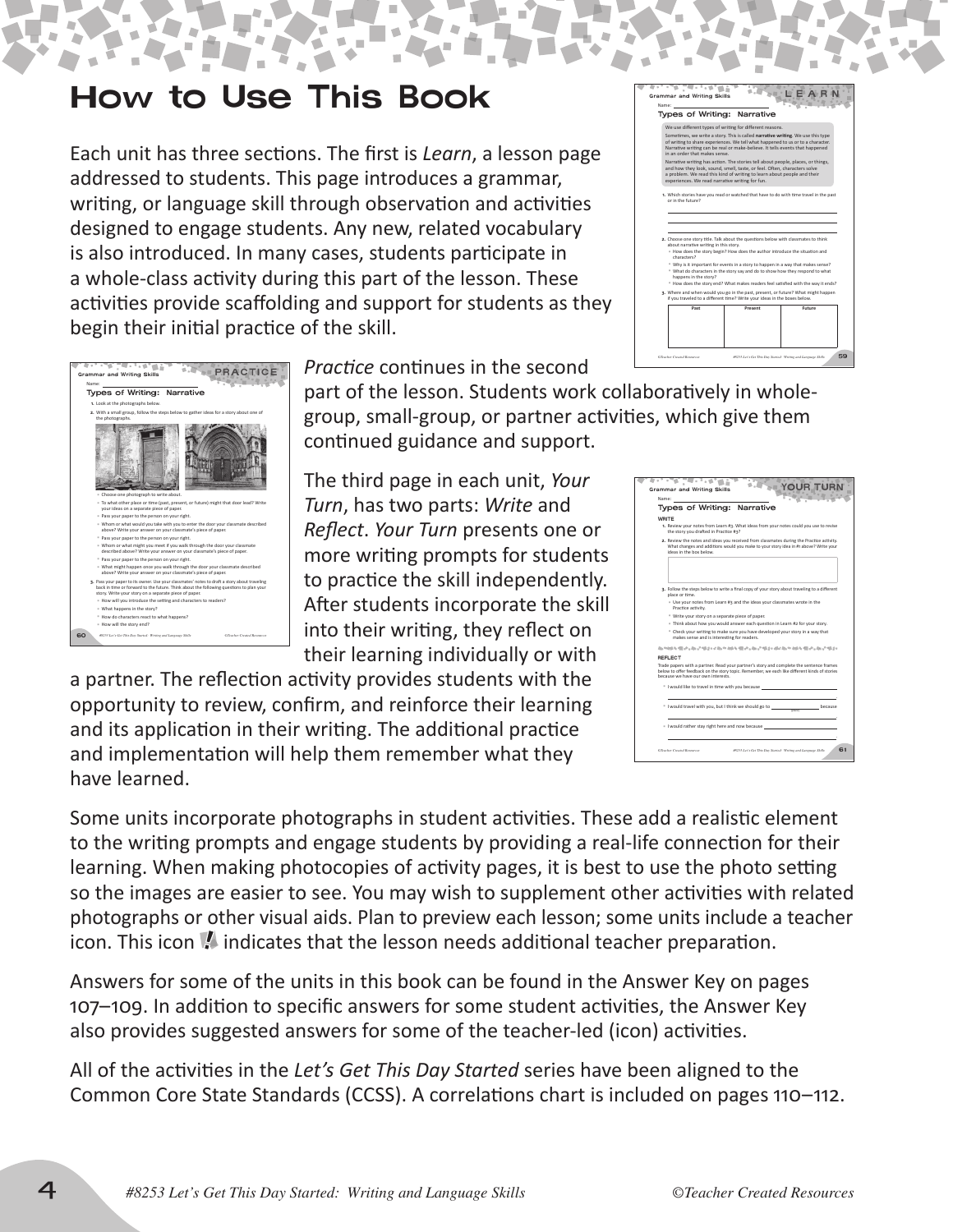#### Grammar and Writing Skills

Name:

# Adjectives: Comparative and Superlative

An adjective modifies, or describes, a noun. **Comparative adjectives** compare two things. Most comparative adjectives are formed by adding *-er* to the end of an adjective.

Examples: The firefighter was brave.

The fire chief was braver than the firefighter.

In the second sentence, the fire chief is being compared to the firefighter.

**Superlative adjectives** compare three or more things. For most superlative adjectives, add *-est*  to the end of the word.

Examples: The first giant is strong.

The second giant is stronger than the first giant.

The third giant is the strongest of all.

These sentences compare three giants to one another.

Some comparative and superlative adjectives change form. We call these **irregular comparative** or **superlative adjectives**.

| <b>Adjective</b> | Comparative | <b>Superlative</b> |
|------------------|-------------|--------------------|
| good             | better      | best               |
| bad              | worse       | worst              |
| much, many, some | more        | most               |
| far              | farther     | farthest           |

- **1.** Write a sentence about a superhero. Use a separate piece of paper.
- **2.** Trade sentences with a classmate. Write a sentence that compares your superhero to your classmate's. Write the comparative form of your adjective or their adjective in your sentence. Use the same separate piece of paper.
- **3.** Share your sentences with the class. Work with classmates to write sentences that compare your superheroes. Use comparative and superlative adjectives in your sentences. Record your sentences on chart paper or a whiteboard.

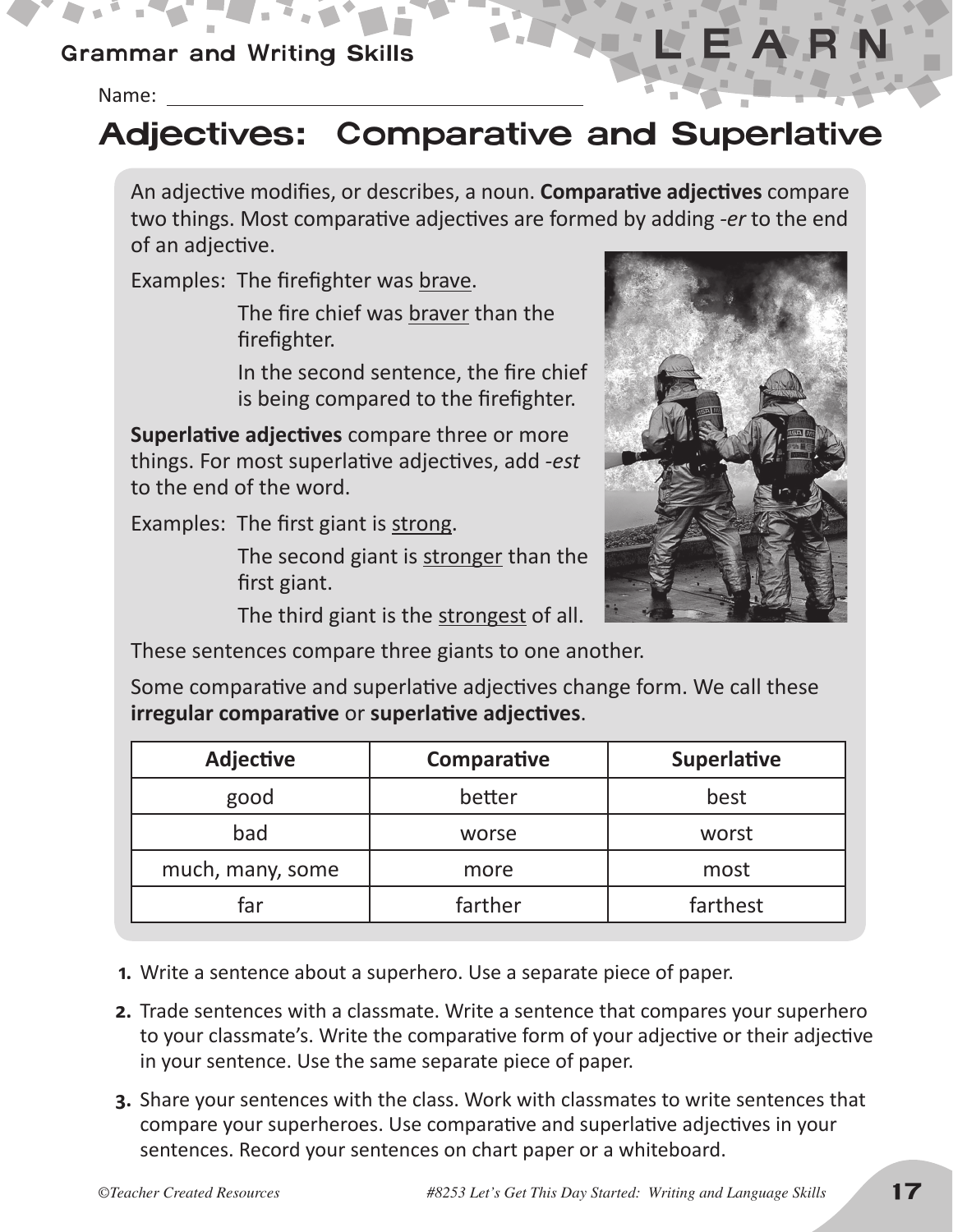### Grammar and Writing Skills **PRACTI**

Name:

# Adjectives: Comparative and Superlative

**1.** What other adjectives could you use to describe a superhero? Write your ideas in the box below.

- **2.** Work with two other classmates to form a group of three. Follow the steps below to practice saying comparative and superlative adjectives.
	- $\blacksquare$  Pick a classmate to go first.
	- Take turns saying an adjective you wrote in #1 above.
	- The person on your left will say the comparative form of the adjective.
	- Then the third person in the group will say the superlative form of the adjective.
	- Start with a different person each time so that each person practices saying adjectives, comparative adjectives, and superlative adjectives.
- **3.** Work together to write a story about superhero characters. Follow the directions below to write your story. If you need more writing space, use a separate piece of paper.
	- Use adjectives from each group member to describe superheroes in the story. Use as many comparative and superlative forms of the adjectives as you can.
	- Include adventure, surprise, and excitement in your story.

- **4.** Draw pictures to illustrate your story. Your drawings should show comparative and superlative qualities of the characters. Use a separate piece of paper.
- **5.** Record or read your story aloud to share with classmates.